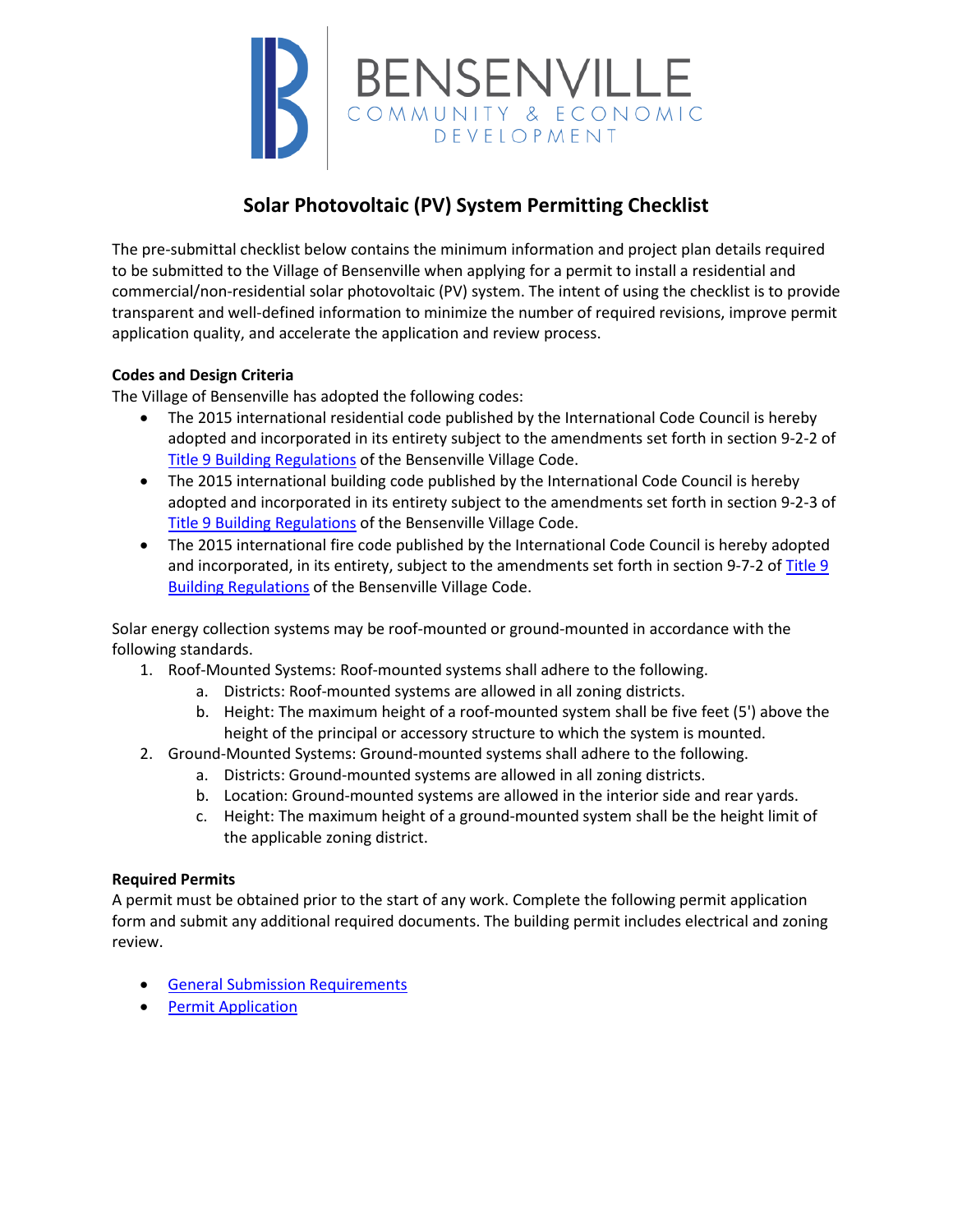### **Additional Required Documents**

- $\square$  Site Plan
	- Site plan should show the location of major components on the property. The site plan drawing need not be exactly to scale, but it should represent relative location of components at site (see supplied example site plan).
- □ Electrical Diagram
	- Electrical diagram/worksheets should show PV system configuration, wiring system, overcurrent protection, inverter, disconnects, required signs, and AC connection to the building.
- $\Box$  Specification sheets and installation manuals (if available)
	- Provide spec sheets and manuals for all manufactured components including, but no limited to, PV modules, inverter(s), combiner box, disconnects, and mounting system

# **Contractor Requirements**

- The Village of Bensenville does not license contractors.
- Electric Contractors are required to submit a copy of their registration from an Illinois municipality verifying they are approved to do electrical work and to provide a \$10,000.00 Surety Bond.
- Roofing Contractors are required to submit a copy of their State of Illinois Roofing License. The person picking up and paying for the permit will be required to provide a driver's license or State of Illinois Identification Card, of which the Village will make a copy for the permit file.

## **Permit Fees**

- Fees will be determined on the basis of the type of improvement, the number of inspections required, and the area of the improvement as listed on the permit fee schedule.
- Application fees are required to be paid when the permit submittal is approved for all new primary structures, additions, and alterations to the same, and before the construction has begun

Complete fee information can be found in Title 9 Building Regulations  $9 - 2 - 4$ : PERMIT FEES AND [OCCUPANCY REQUIREMENTS](https://codelibrary.amlegal.com/codes/bensenvilleil/latest/bensenville_il/0-0-0-6374) of the Village of Bensenville Code of Ordinances.

# **Submit Permit Application**

Permit applications can be submitted to the Community & Economic Development Department at 12. S Center St, Bensenville, IL 60106. You can also email permit applications t[o permits@bensenville.il.us.](mailto:permits@bensenville.il.us)

# **Review Process Timeline**

The Village of Bensenville is committed to providing a timely review of solar PV permit applications. Best efforts are made to review completed solar permit applications within 10 business days. These turnaround times are typical, not guaranteed. Bensenville has a staff of dedicated individuals, but workloads, vacations, and sick leave can cause unforeseen delays that may impact turnaround time.

Certain circumstances can prolong the permit turnaround time including:

- Applicant does not submit all required information
- Contractor applying for permit is not a licensed contractor
- Equipment is not listed